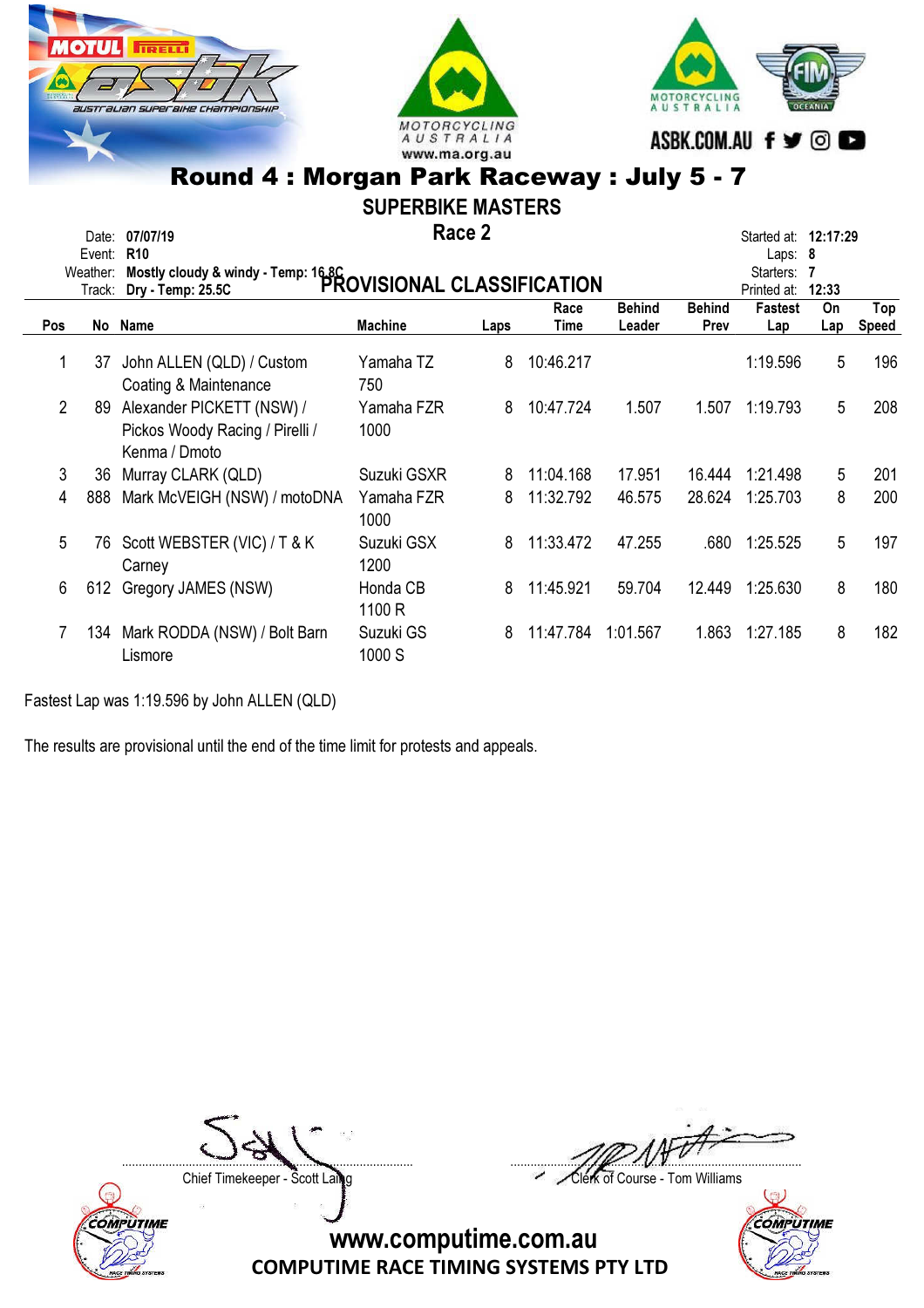

| Event: R10 | Date: 07/07/19<br>Weather: Mostly cloudy & windy - Temp: 16.8C<br>Weather: Mostly cloudy & windy - Temp: 16.8C<br>PROVISIONAL LAP TIMES |          | Race 2   |                  |       | Started at: <b>12:17:29</b><br>Laps: $8$<br>Starters: 7<br>Printed at: 12:33                                                          |       |       |       |
|------------|-----------------------------------------------------------------------------------------------------------------------------------------|----------|----------|------------------|-------|---------------------------------------------------------------------------------------------------------------------------------------|-------|-------|-------|
| No Name    |                                                                                                                                         | Lap 1    | Lap 2    | Lap <sub>3</sub> | Lap 4 | Lap 5                                                                                                                                 | Lap 6 | Lap 7 | Lap 8 |
|            | 36 Murray CLARK (QLD)<br>37 John ALLEN (QLD)                                                                                            | 1:26.237 | 1:19.770 |                  |       | 1:26.665 1:22.152 1:22.439 1:22.744 1:21.498 1:22.300 1:23.267 1:23.103<br>1:20.499  1:19.912  1:19.596  1:19.968  1:20.560  1:19.675 |       |       |       |

| 76 Scott WEBSTER (VIC) |                                                                                                         |  |  | 1:31.005 1:25.808 1:26.073 1:26.940 1:25.525 1:26.243 1:26.121 1:25.757 |                                                                                                                                                                                                                                                                                                          |
|------------------------|---------------------------------------------------------------------------------------------------------|--|--|-------------------------------------------------------------------------|----------------------------------------------------------------------------------------------------------------------------------------------------------------------------------------------------------------------------------------------------------------------------------------------------------|
|                        |                                                                                                         |  |  |                                                                         |                                                                                                                                                                                                                                                                                                          |
|                        |                                                                                                         |  |  |                                                                         |                                                                                                                                                                                                                                                                                                          |
|                        |                                                                                                         |  |  |                                                                         |                                                                                                                                                                                                                                                                                                          |
|                        |                                                                                                         |  |  |                                                                         |                                                                                                                                                                                                                                                                                                          |
|                        | 89 Alexander PICKETT (NSW)<br>134 Mark RODDA (NSW)<br>612 Gregory JAMES (NSW)<br>888 Mark McVEIGH (NSW) |  |  |                                                                         | 1:25.110 1:20.317 1:20.486 1:19.908 1:19.793 1:20.227 1:21.275 1:20.608<br>1:33.651 1:27.923 1:27.916 1:27.666 1:28.253 1:27.745 1:27.445 1:27.185<br>1:31.918 1:27.033 1:28.109 1:29.374 1:28.756 1:28.029 1:27.072 1:25.630<br>1:30.140 1:26.289 1:26.268 1:26.468 1:25.851 1:26.148 1:25.925 1:25.703 |

The results are provisional until the end of the time limit for protests and appeals.



....................................................................................... .......................................................................................

Chief Timekeeper - Scott Laing Chief Timekeeper - Scott Laing

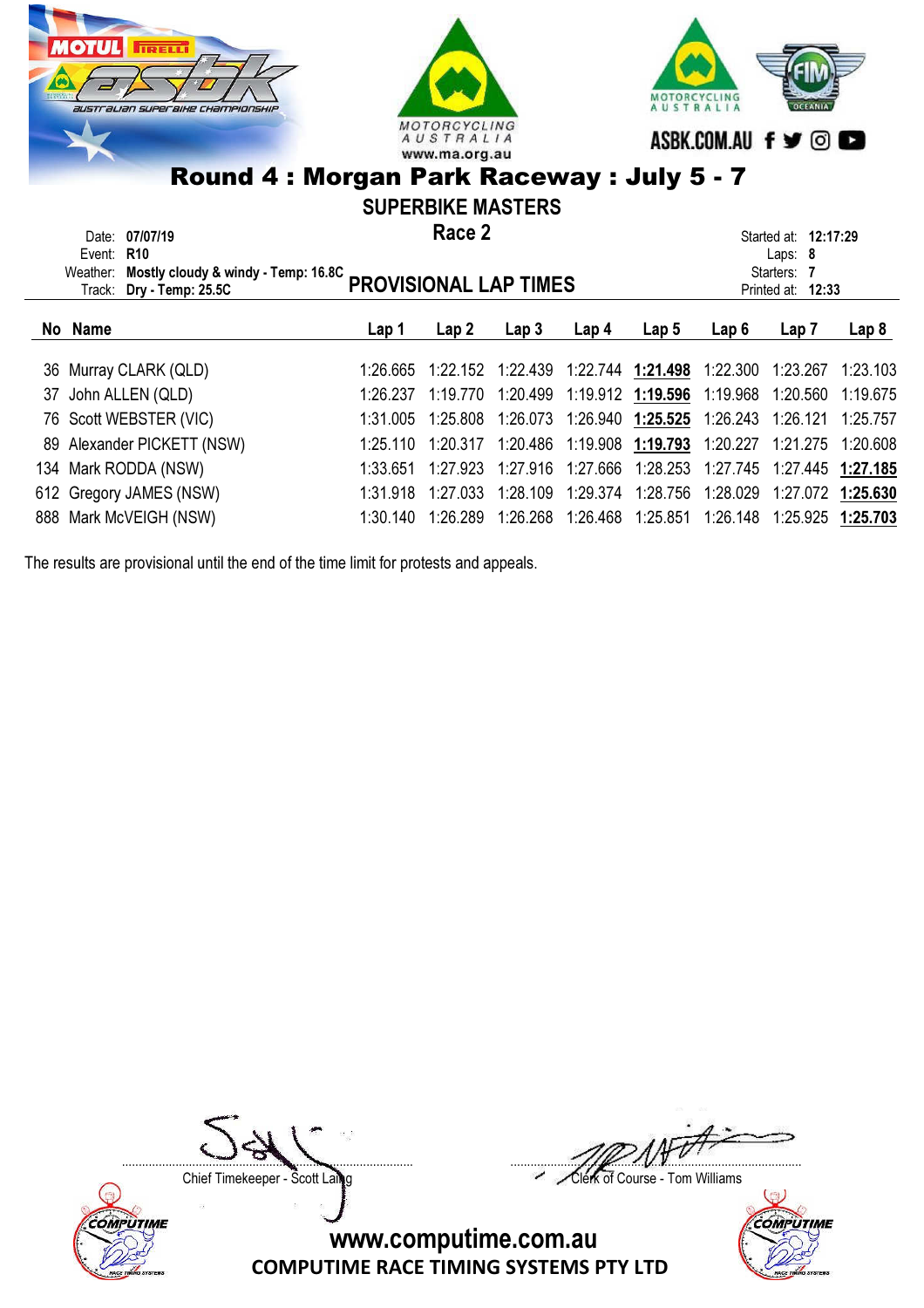





#### SUPERBIKE MASTERS

#### Race 2 Date: 07/07/19 **Started at: 12:17:29 Race 2** Started at: 12:17:29

|                | Event: R10<br>Weather:<br>Track:  |         |         |          |        | Mostly cloudy & windy - Temp: 16.8C<br>Mostly cloudy & windy - Temp: 16.8C<br>Contract of Francisc Science of Science of Temps: 16.8C |                               |         |         | Laps: 8<br>Starters: 7<br>Printed at: 12:33 |        |
|----------------|-----------------------------------|---------|---------|----------|--------|---------------------------------------------------------------------------------------------------------------------------------------|-------------------------------|---------|---------|---------------------------------------------|--------|
| Lap            | Split 1                           | Split 2 | Split 3 | Lap Time | Spd    | Lap                                                                                                                                   | Split 1                       | Split 2 | Split 3 | Lap Time                                    | Spd    |
|                |                                   |         |         |          |        | 6                                                                                                                                     | 28.196                        | 26.859  | 25.172  | 1:20.227                                    | 205    |
|                | 36 Murray CLARK (QLD) (3rd)       |         |         | 1:26.665 | 85     | $\overline{7}$                                                                                                                        |                               | 27.621  |         |                                             |        |
|                | 33.465                            | 27.456  | 25.744  |          |        |                                                                                                                                       | 28.947                        |         | 24.707  | 1:21.275                                    | 190    |
|                | $\overline{\mathbf{c}}$<br>28.783 | 27.630  | 25.739  | 1:22.152 | 196    | 8                                                                                                                                     | 28.305                        | 27.169  | 25.134  | 1:20.608                                    | 200    |
|                | 3<br>29.327                       | 27.404  | 25.708  | 1:22.439 | 195    |                                                                                                                                       |                               |         |         |                                             |        |
| 4              | 29.165                            | 27.946  | 25.633  | 1:22.744 | 199    |                                                                                                                                       | 134 Mark RODDA (NSW) (7th)    |         |         |                                             |        |
| 5              | 28.886                            | 27.316  | 25.296  | 1:21.498 | 201    | $\mathbf{1}$                                                                                                                          | 36.767                        | 29.478  | 27.406  | 1:33.651                                    | 83     |
| 6              | 29.229                            | 27.389  | 25.682  | 1:22.300 | 197    | $\overline{2}$                                                                                                                        | 31.053                        | 29.511  | 27.359  | 1:27.923                                    | 179    |
| $\overline{7}$ | 29.334                            | 27.935  | 25.998  | 1:23.267 | 200    | 3                                                                                                                                     | 30.852                        | 29.420  | 27.644  | 1:27.916                                    | 178    |
| 8              | 29.144                            | 27.813  | 26.146  | 1:23.103 | 196    | 4                                                                                                                                     | 30.834                        | 29.385  | 27.447  | 1:27.666                                    | 179    |
|                |                                   |         |         |          |        | $\sqrt{5}$                                                                                                                            | 30.846                        | 30.093  | 27.314  | 1:28.253                                    | 178    |
|                | 37 John ALLEN (QLD) (1st)         |         |         |          |        | 6                                                                                                                                     | 31.207                        | 29.614  | 26.924  | 1:27.745                                    | 175    |
| 1              | 33.644                            | 27.651  | 24.942  | 1:26.237 | $72\,$ | $\overline{7}$                                                                                                                        | 30.572                        | 29.580  | 27.293  | 1:27.445                                    | 182    |
|                | $\overline{2}$<br>27.634          | 27.246  | 24.890  | 1:19.770 | 195    | 8                                                                                                                                     | 30.540                        | 29.396  | 27.249  | 1:27.185                                    | 179    |
| 3              | 28.347                            | 27.590  | 24.562  | 1:20.499 | 196    |                                                                                                                                       |                               |         |         |                                             |        |
| 4              | 27.725                            | 27.338  | 24.849  | 1:19.912 | 195    |                                                                                                                                       | 612 Gregory JAMES (NSW) (6th) |         |         |                                             |        |
| 5              | 27.924                            | 27.243  | 24.429  | 1:19.596 | 193    | 1                                                                                                                                     | 35.975                        | 29.112  | 26.831  | 1:31.918                                    | 79     |
| 6              | 27.991                            | 27.021  | 24.956  | 1:19.968 | 195    | $\sqrt{2}$                                                                                                                            | 30.574                        | 29.418  | 27.041  | 1:27.033                                    | 180    |
| $\overline{7}$ | 28.682                            | 27.438  | 24.440  | 1:20.560 | 190    | 3                                                                                                                                     | 30.989                        | 29.594  | 27.526  | 1:28.109                                    | 178    |
| 8              | 27.959                            | 27.256  | 24.460  | 1:19.675 | 192    | 4                                                                                                                                     | 31.360                        | 30.070  | 27.944  | 1:29.374                                    | 174    |
|                |                                   |         |         |          |        | 5                                                                                                                                     | 31.442                        | 29.926  | 27.388  | 1:28.756                                    | 174    |
|                | 76 Scott WEBSTER (VIC) (5th)      |         |         |          |        | 6                                                                                                                                     | 31.115                        | 30.136  | 26.778  | 1:28.029                                    | 174    |
| 1              | 35.565                            | 29.092  | 26.348  | 1:31.005 | 92     | $\overline{7}$                                                                                                                        | 30.586                        | 29.677  | 26.809  | 1:27.072                                    | 176    |
| $\sqrt{2}$     | 29.959                            | 29.174  | 26.675  | 1:25.808 | 197    | 8                                                                                                                                     | 30.134                        | 29.145  | 26.351  | 1:25.630                                    | 180    |
|                | 3<br>30.582                       | 28.992  | 26.499  | 1:26.073 | 195    |                                                                                                                                       |                               |         |         |                                             |        |
| 4              | 30.600                            | 29.630  | 26.710  | 1:26.940 | 191    |                                                                                                                                       | 888 Mark McVEIGH (NSW) (4th)  |         |         |                                             |        |
| 5              | 30.087                            | 29.021  | 26.417  | 1:25.525 | 193    | 1                                                                                                                                     | 35.260                        | 28.472  | 26.408  | 1:30.140                                    | $90\,$ |
| 6              | 30.718                            | 29.157  | 26.368  | 1:26.243 | 190    | $\overline{2}$                                                                                                                        | 30.322                        | 29.184  | 26.783  | 1:26.289                                    | 198    |
| $\overline{7}$ | 30.442                            | 29.012  | 26.667  | 1:26.121 | 194    | 3                                                                                                                                     | 30.731                        | 28.657  | 26.880  | 1:26.268                                    | 194    |
| 8              | 30.121                            | 28.946  | 26.690  | 1:25.757 | 197    | $\overline{\mathbf{4}}$                                                                                                               | 30.565                        | 29.271  | 26.632  | 1:26.468                                    | 197    |
|                |                                   |         |         |          |        | 5                                                                                                                                     | 30.467                        | 28.730  | 26.654  | 1:25.851                                    | 195    |
|                | 89 Alexander PICKETT (NSW) (2nd)  |         |         |          |        | 6                                                                                                                                     | 30.833                        | 28.955  | 26.360  | 1:26.148                                    | 197    |
| 1              | 32.778                            | 27.227  | 25.105  | 1:25.110 | 75     | $\overline{7}$                                                                                                                        | 30.675                        | 28.812  | 26.438  | 1:25.925                                    | 197    |
|                | $\overline{\mathbf{c}}$<br>28.294 | 27.125  | 24.898  | 1:20.317 | 205    | 8                                                                                                                                     | 30.315                        | 28.883  | 26.505  | 1:25.703                                    | 200    |
| 3              | 28.639                            | 26.990  | 24.857  | 1:20.486 | 203    |                                                                                                                                       |                               |         |         |                                             |        |
| 4              | 28.091                            | 26.959  | 24.858  | 1:19.908 | 208    |                                                                                                                                       |                               |         |         |                                             |        |
| 5              | 28.060                            | 26.842  | 24.891  | 1:19.793 | 206    |                                                                                                                                       |                               |         |         |                                             |        |

The results are provisional until the end of the time limit for protests and appeals.



....................................................................................... .......................................................................................

Chief Timekeeper - Scott Laing Chief Timekeeper - Scott Laing

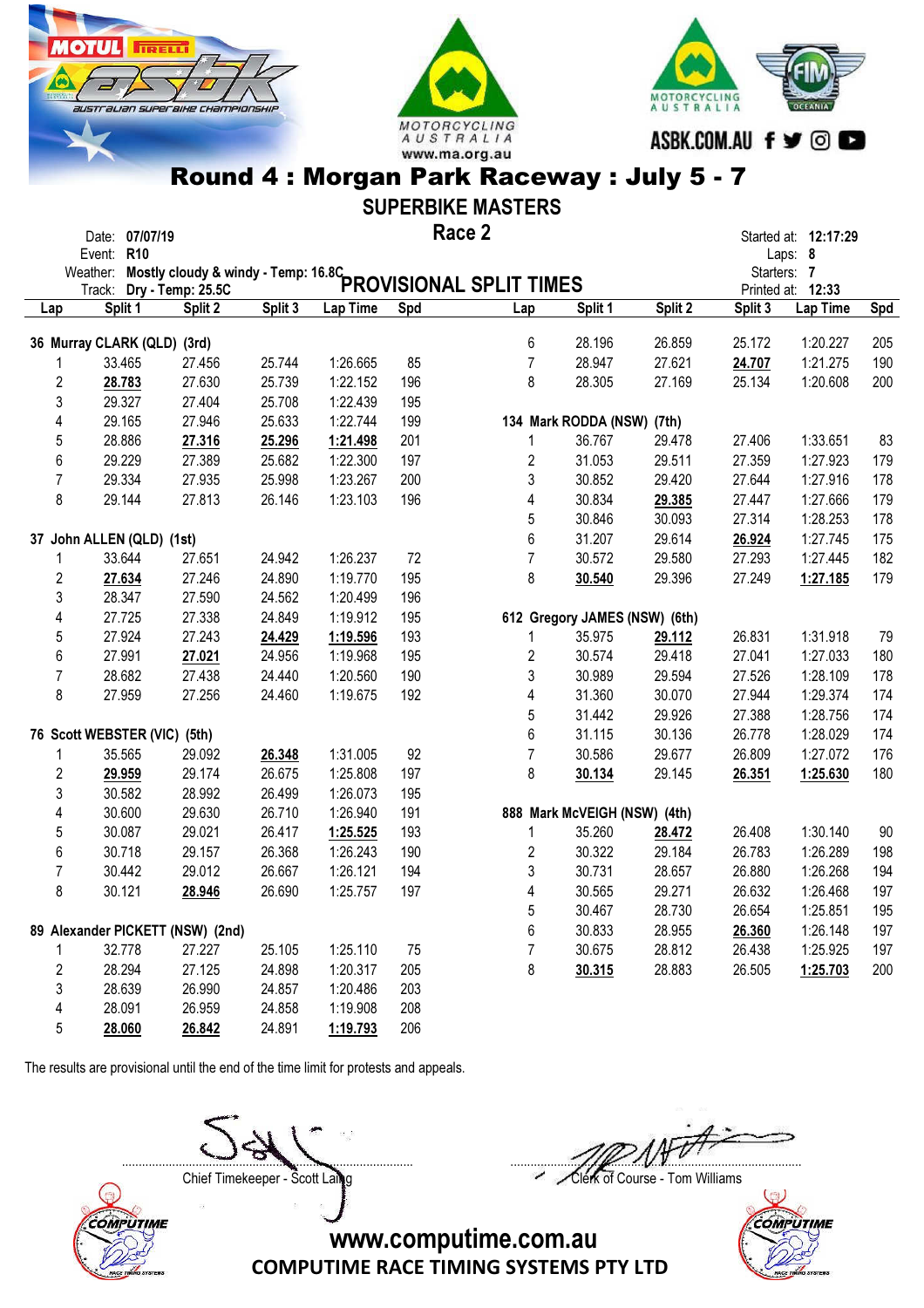

1 1 89 Alexander PICKETT (NSW) 1 1 25.110 1 2 1 89 Alexander PICKETT (NSW)<br>2 2 37 John ALLEN (QLD) 2 2 2 37 John ALLEN (QLD) 27 John ALLEN (QLD) 27 2 2 2 2 2 2 2 3 2 2 3 2 2 3 2 2 3 2 2 3 2 3 2 3 2 3 2 3 2 3 2 3 2 3 2 3 2 3 2 3 2 3 2 3 2 3 2 3 2 3 2 3 2 3 2 3 2 3 2 3 2 3 2 3 2 3 2 3 2 3 2 3 2 3 2 3 2 3 2 3 3 2 3 3 2 3 3 3 3 3 3 3 3 3 3 3 3 3 3 3 5 2 37 John ALLEN (QLD) 37 John ALLEN (QLD) 37 John ALLEN (QLD) 37 John ALLEN (QLD) 37 John ALLEN (QLD) 37 John ALLEN (QLD) 37 John ALLEN (QLD) 37 John ALLEN (QLD) 37 John ALLEN (QLD) 37 John ALLEN (QLD) 37 John ALLEN (QLD

The results are provisional until the end of the time limit for protests and appeals.





Chief Timekeeper - Scott Laing Chief Timekeeper - Scott Laing

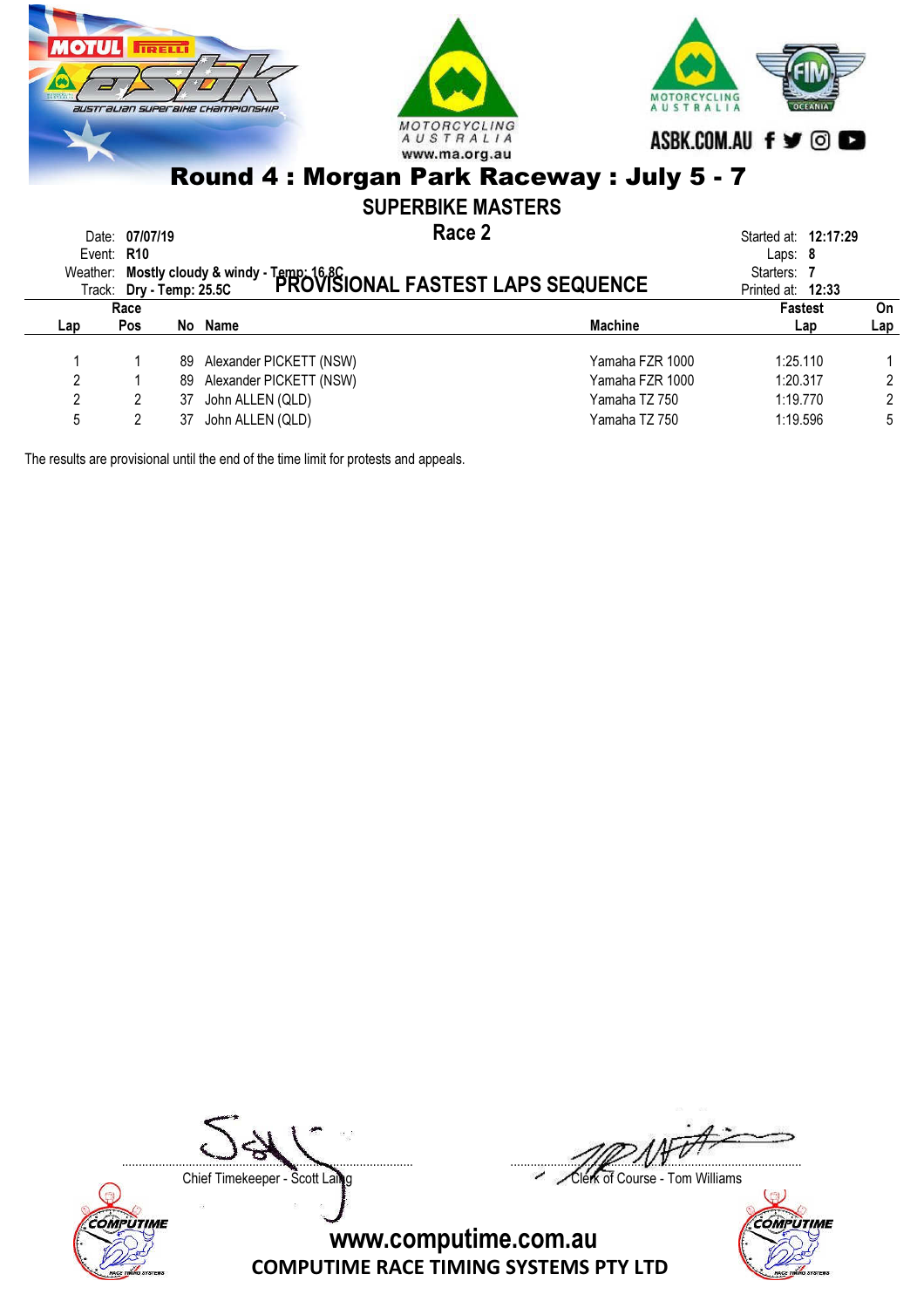|                                                                        | <b>MOTUL</b>                      | <b>IRELLI</b>     |           |                                     |                  |           |                              |               |  |                           |                                 |  |
|------------------------------------------------------------------------|-----------------------------------|-------------------|-----------|-------------------------------------|------------------|-----------|------------------------------|---------------|--|---------------------------|---------------------------------|--|
| $\bullet$                                                              |                                   |                   |           |                                     |                  |           |                              |               |  |                           |                                 |  |
|                                                                        | australian superaixe championskir |                   |           |                                     |                  |           |                              |               |  | MOTORCYCLING<br>AUSTRALIA |                                 |  |
|                                                                        |                                   |                   |           |                                     |                  |           | MOTORCYCLING                 |               |  |                           |                                 |  |
|                                                                        |                                   |                   |           |                                     |                  |           | AUSTRALIA<br>www.ma.org.au   |               |  | ASBK.COM.AU f y © O       |                                 |  |
|                                                                        |                                   |                   |           |                                     |                  |           |                              |               |  |                           |                                 |  |
| Round 4 : Morgan Park Raceway : July 5 - 7<br><b>SUPERBIKE MASTERS</b> |                                   |                   |           |                                     |                  |           |                              |               |  |                           |                                 |  |
|                                                                        |                                   |                   |           |                                     |                  |           | Race 2                       |               |  |                           |                                 |  |
|                                                                        | Date: 07/07/19<br>Event: R10      |                   |           |                                     |                  |           |                              |               |  |                           | Started at: 12:17:29<br>Laps: 8 |  |
|                                                                        | Weather:                          |                   |           | Mostly cloudy & windy - Temp: 16.8C |                  |           |                              |               |  |                           | Starters: 7                     |  |
|                                                                        | Track:                            | Dry - Temp: 25.5C |           |                                     |                  |           | <b>PROVISIONAL LAP SHEET</b> |               |  |                           | Printed at: 12:33               |  |
| No                                                                     | Lap Time                          | Gap               | No<br>36  | Lap Time<br>1:22.744                | Gap<br>8.179     | No<br>134 | Lap Time<br>1:27.445         | Gap<br>54.057 |  |                           |                                 |  |
|                                                                        | Lap 1                             |                   | 888       | 1:26.468                            | 23.344           |           |                              |               |  |                           |                                 |  |
| 89                                                                     | 1:25.110                          |                   | 76        | 1:26.940                            | 24.005           |           | Lap 8                        |               |  |                           |                                 |  |
| 37                                                                     | 1:26.237                          | 1.127             | 612       | 1:29.374                            | 30.613           | 37        | 1:19.675                     |               |  |                           |                                 |  |
| 36                                                                     | 1:26.665                          | 1.555             | 134       | 1:27.666                            | 31.335           | 89        | 1:20.608                     | 1.507         |  |                           |                                 |  |
| 888                                                                    | 1:30.140                          | 5.030             |           |                                     |                  | 36        | 1:23.103                     | 17.951        |  |                           |                                 |  |
| 76                                                                     | 1:31.005                          | 5.895             |           | Lap 5                               |                  | 888       | 1:25.703                     | 46.575        |  |                           |                                 |  |
| 612                                                                    | 1:31.918                          | 6.808             | 89        | 1:19.793                            |                  | 76        | 1:25.757                     | 47.255        |  |                           |                                 |  |
| 134                                                                    | 1:33.651                          | 8.541             | 37        | 1:19.596                            | .400             | 612       | 1:25.630                     | 59.704        |  |                           |                                 |  |
|                                                                        |                                   |                   | 36        | 1:21.498                            | 9.884            | 134       | 1:27.185                     | 1:01.56       |  |                           |                                 |  |
|                                                                        | Lap <sub>2</sub>                  |                   | 888       | 1:25.851                            | 29.402           |           |                              |               |  |                           |                                 |  |
| 89                                                                     | 1:20.317                          |                   | 76        | 1:25.525                            | 29.737           |           |                              |               |  |                           |                                 |  |
| 37                                                                     | 1:19.770                          | .580              | 612       | 1:28.756                            | 39.576           |           |                              |               |  |                           |                                 |  |
| 36                                                                     | 1:22.152                          | 3.390             | 134       | 1:28.253                            | 39.795           |           |                              |               |  |                           |                                 |  |
| 888                                                                    | 1:26.289                          | 11.002            |           |                                     |                  |           |                              |               |  |                           |                                 |  |
| 76                                                                     | 1:25.808                          | 11.386            |           | Lap <sub>6</sub>                    |                  |           |                              |               |  |                           |                                 |  |
| 612                                                                    | 1:27.033                          | 13.524            | 89        | 1:20.227                            |                  |           |                              |               |  |                           |                                 |  |
| 134                                                                    | 1:27.923                          | 16.147            | 37        | 1:19.968                            | .141             |           |                              |               |  |                           |                                 |  |
|                                                                        |                                   |                   | 36        | 1:22.300<br>1:26.148                | 11.957<br>35.323 |           |                              |               |  |                           |                                 |  |
| 89                                                                     | Lap <sub>3</sub><br>1:20.486      |                   | 888<br>76 | 1:26.243                            | 35.753           |           |                              |               |  |                           |                                 |  |
| 37                                                                     | 1:20.499                          | .593              | 134       | 1:27.745                            | 47.313           |           |                              |               |  |                           |                                 |  |
| 36                                                                     | 1:22.439                          | 5.343             | 612       | 1:28.029                            | 47.378           |           |                              |               |  |                           |                                 |  |
| 888                                                                    | 1:26.268                          | 16.784            |           |                                     |                  |           |                              |               |  |                           |                                 |  |
| 76                                                                     | 1:26.073                          | 16.973            |           | Lap <sub>7</sub>                    |                  |           |                              |               |  |                           |                                 |  |
| 612                                                                    | 1:28.109                          | 21.147            | 37        | 1:20.560                            |                  |           |                              |               |  |                           |                                 |  |
| 134                                                                    | 1:27.916                          | 23.577            | 89        | 1:21.275                            | .574             |           |                              |               |  |                           |                                 |  |
|                                                                        |                                   |                   | 36        | 1:23.267                            | 14.523           |           |                              |               |  |                           |                                 |  |
|                                                                        | Lap 4                             |                   | 888       | 1:25.925                            | 40.547           |           |                              |               |  |                           |                                 |  |
| 89                                                                     | 1:19.908                          |                   | 76        | 1:26.121                            | 41.173           |           |                              |               |  |                           |                                 |  |

The results are provisional until the end of the time limit for protests and appeals.

89 1:19.908 76 1:26.121 41.173 37 1:19.912 .597 612 1:27.072 53.749

COMPUTIME



Chief Timekeeper - Scott Laing Chief Timekeeper - Scott Laing

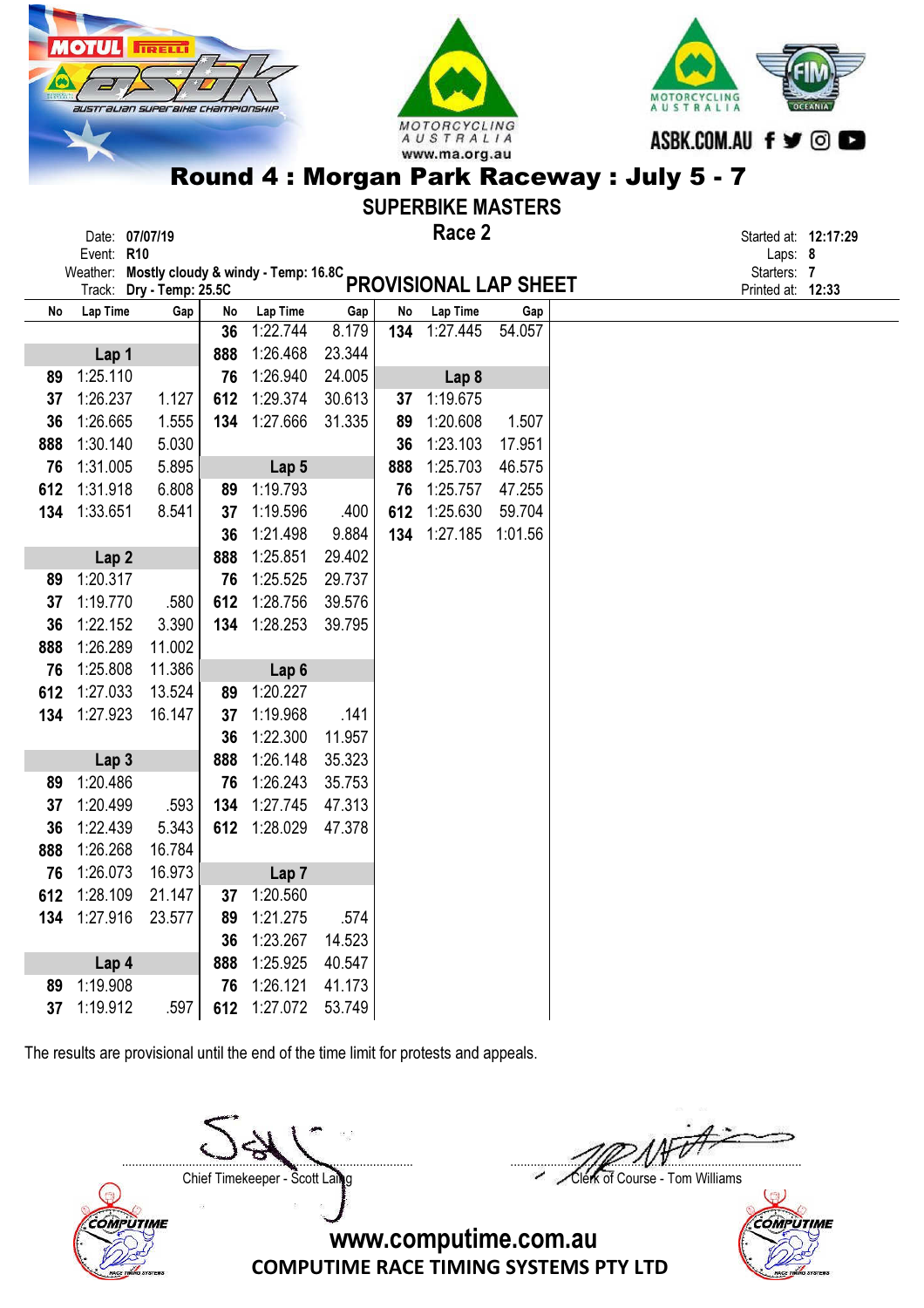

The results are provisional until the end of the time limit for protests and appeals.

 $37 \qquad (37) \qquad 37 \qquad 37 \qquad 37 \qquad 37 \qquad 37$  89 89 36 36 36 36 36 36 36 36 36 612 888 888 888 888 888 888 888 888 134 76 76 76 76 76 76 76 76 888 612 612 612 612 612 134 612 612 76 134 134 134 134 134 612 134 134





12 816

....................................................................................... .......................................................................................

Chief Timekeeper - Scott Laing Chief Timekeeper - Scott Laing

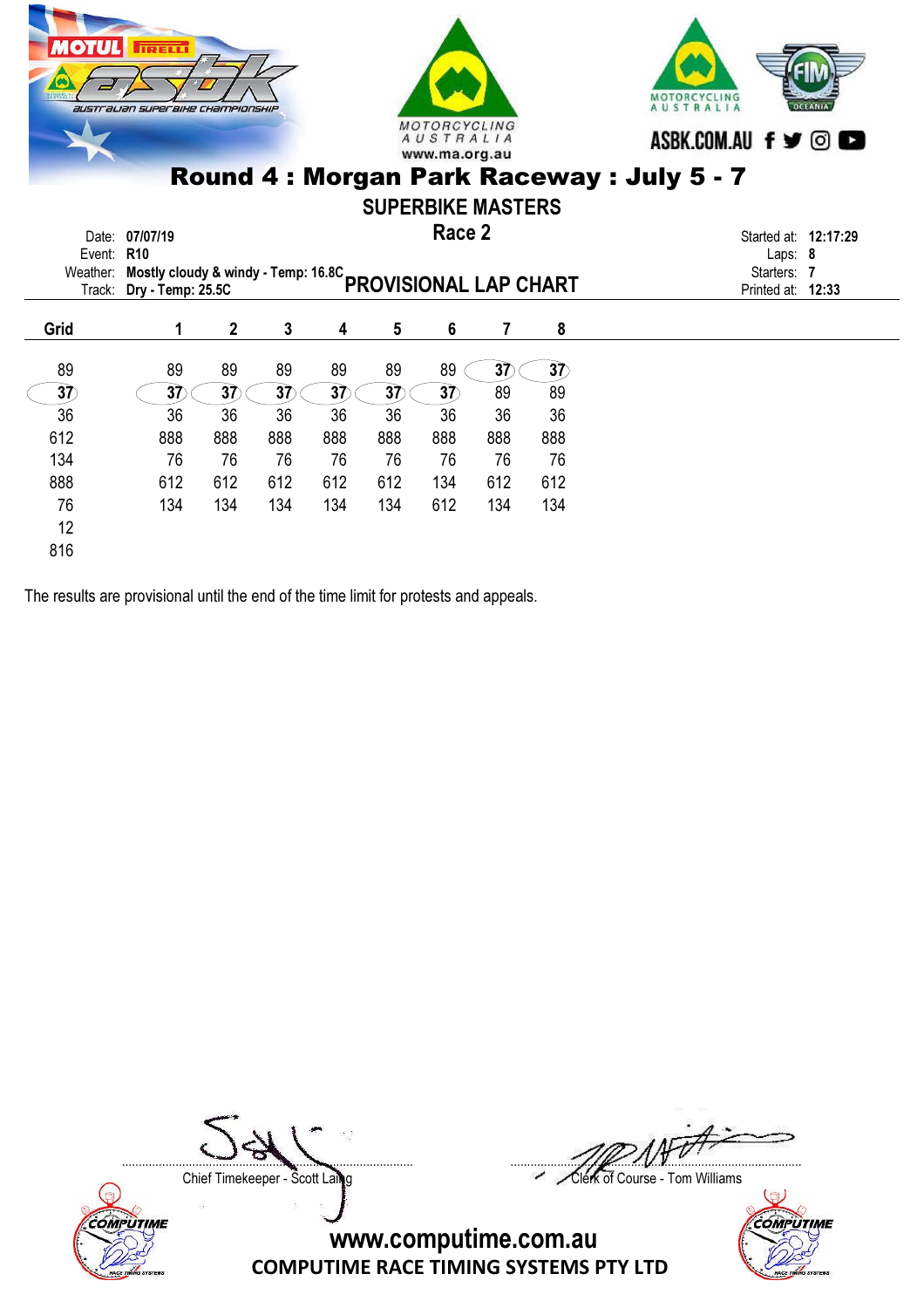





#### SUPERBIKE MASTERS

Race 2 Date: 07/07/19 **Started at: 12:17:29 Race 2** Started at: 12:17:29

|     | Event: R10               |        |                                                                                                |        |            |        |                   | Laps: $8$            |          |  |
|-----|--------------------------|--------|------------------------------------------------------------------------------------------------|--------|------------|--------|-------------------|----------------------|----------|--|
|     | Weather:                 |        | Mostly cloudy & windy - Temp: 16.8C<br>Dry - Tamp: 25.5C <b>PROVISIONAL BEST PARTIAL TIMES</b> |        |            |        |                   | Starters:            |          |  |
|     | Track: Dry - Temp: 25.5C |        |                                                                                                |        |            |        |                   | Printed at:<br>12:33 |          |  |
|     | Split 1                  |        | Split 2                                                                                        |        | Split 3    |        | <b>LAP</b>        |                      |          |  |
| Pos | Name                     | Time   | Name                                                                                           | Time   | Name       | Time   | Name              | Ideal                | Fastest  |  |
|     |                          |        |                                                                                                |        |            |        |                   |                      |          |  |
|     | 1 J. ALLEN               | 27.634 | A. PICKETT                                                                                     | 26.842 | J. ALLEN   | 24.429 | <b>J. ALLEN</b>   | 1:19.084             | 1:19.596 |  |
|     | 2 A. PICKETT             | 28.060 | J. ALLEN                                                                                       | 27.021 | A. PICKETT | 24.707 | A. PICKETT        | 1:19.609             | 1:19.793 |  |
|     | 3 M. CLARK               | 28.783 | M. CLARK                                                                                       | 27.316 | M. CLARK   | 25.296 | <b>M. CLARK</b>   | 1:21.395             | 1:21.498 |  |
|     | 4 S. WEBSTER             | 29.959 | M. McVEIGH                                                                                     | 28.472 | S. WEBSTER | 26.348 | <b>M. McVEIGH</b> | 1:25.147             | 1:25.703 |  |
|     | 5 G. JAMES               | 30.134 | S. WEBSTER                                                                                     | 28.946 | G. JAMES   | 26.351 | <b>S. WEBSTER</b> | 1:25.253             | 1:25.525 |  |
| 6.  | M. McVEIGH               | 30.315 | G. JAMES                                                                                       | 29.112 | M. McVEIGH | 26.360 | <b>G. JAMES</b>   | 1:25.597             | 1:25.630 |  |
|     | 7 M. RODDA               | 30.540 | M. RODDA                                                                                       | 29.385 | M. RODDA   | 26.924 | <b>M. RODDA</b>   | 1:26.849             | 1:27.185 |  |

The results are provisional until the end of the time limit for protests and appeals.



....................................................................................... .......................................................................................

Chief Timekeeper - Scott Laing Chief Timekeeper - Scott Laing

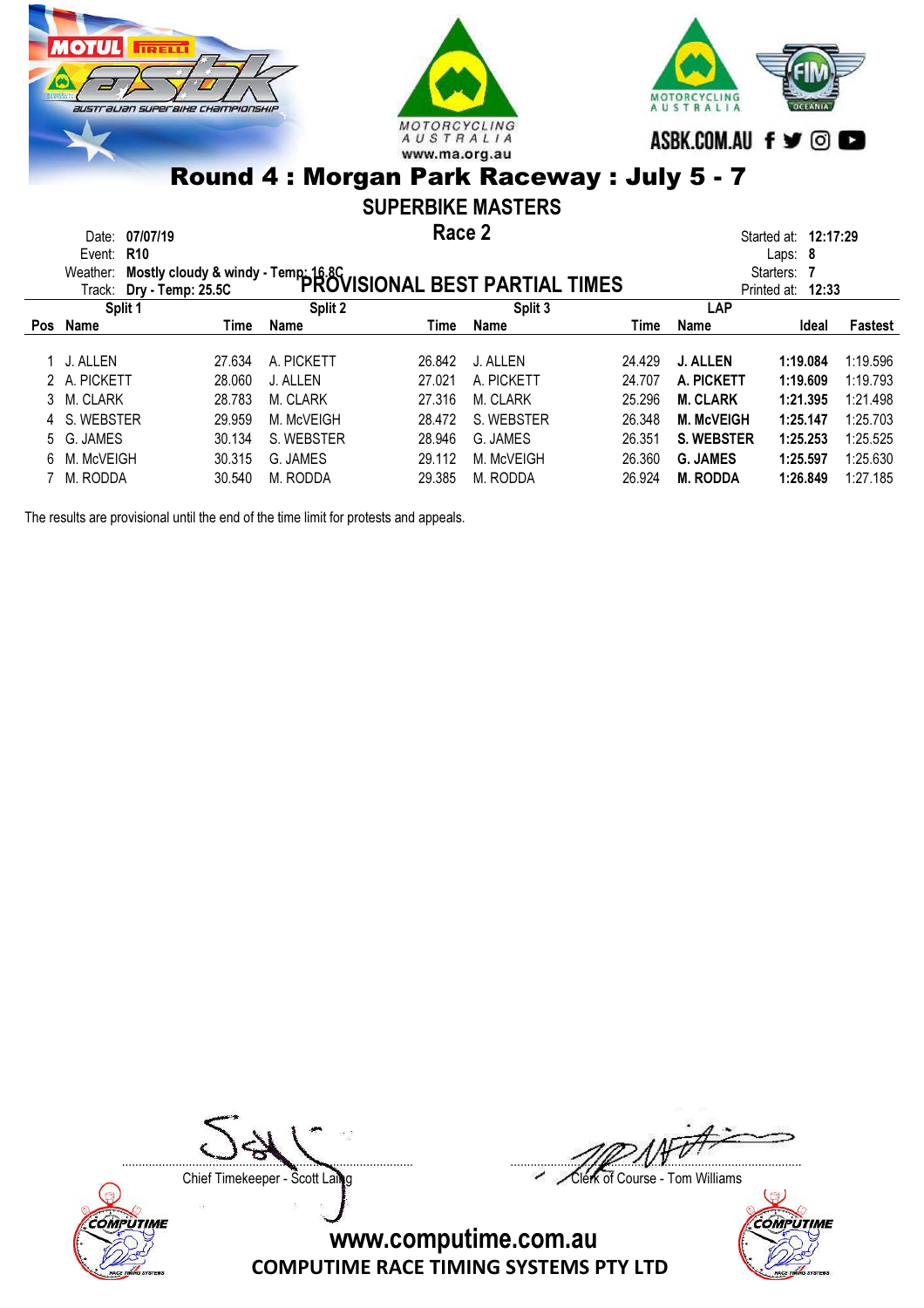





SUPERBIKE MASTERS

PROVISIONAL PROGRESSIVE SERIES POINTS

#### SUPERBIKE MASTERS

|            |     |                       | Rnd 1  | Rnd 1  |       |
|------------|-----|-----------------------|--------|--------|-------|
| <b>Pos</b> | No  | Name                  | Race 1 | Race 2 | Total |
|            |     |                       |        |        |       |
|            | 37  | John ALLEN            | 25     | 25     | 50    |
| 2          | 89  | Alexander PICKETT     | 20     | 20     | 40    |
| 3          | 36  | Murray CLARK          | 18     | 18     | 36    |
| 4          | 888 | Mark McVEIGH          | 17     | 17     | 34    |
| 5          | 76  | <b>Scott WEBSTER</b>  | 16     | 16     | 32    |
| 6          | 134 | Mark RODDA            | 15     | 14     | 29    |
|            | 612 | Gregory JAMES         |        | 15     | 15    |
| 8          | 12  | <b>Richard EASTON</b> | 14     |        | 14    |
| 9          | 816 | Darren LARK           | 13     |        | 13    |
|            |     |                       |        |        |       |



....................................................................................... .......................................................................................

Chief Timekeeper - Scott Laing Chief Timekeeper - Scott Laing